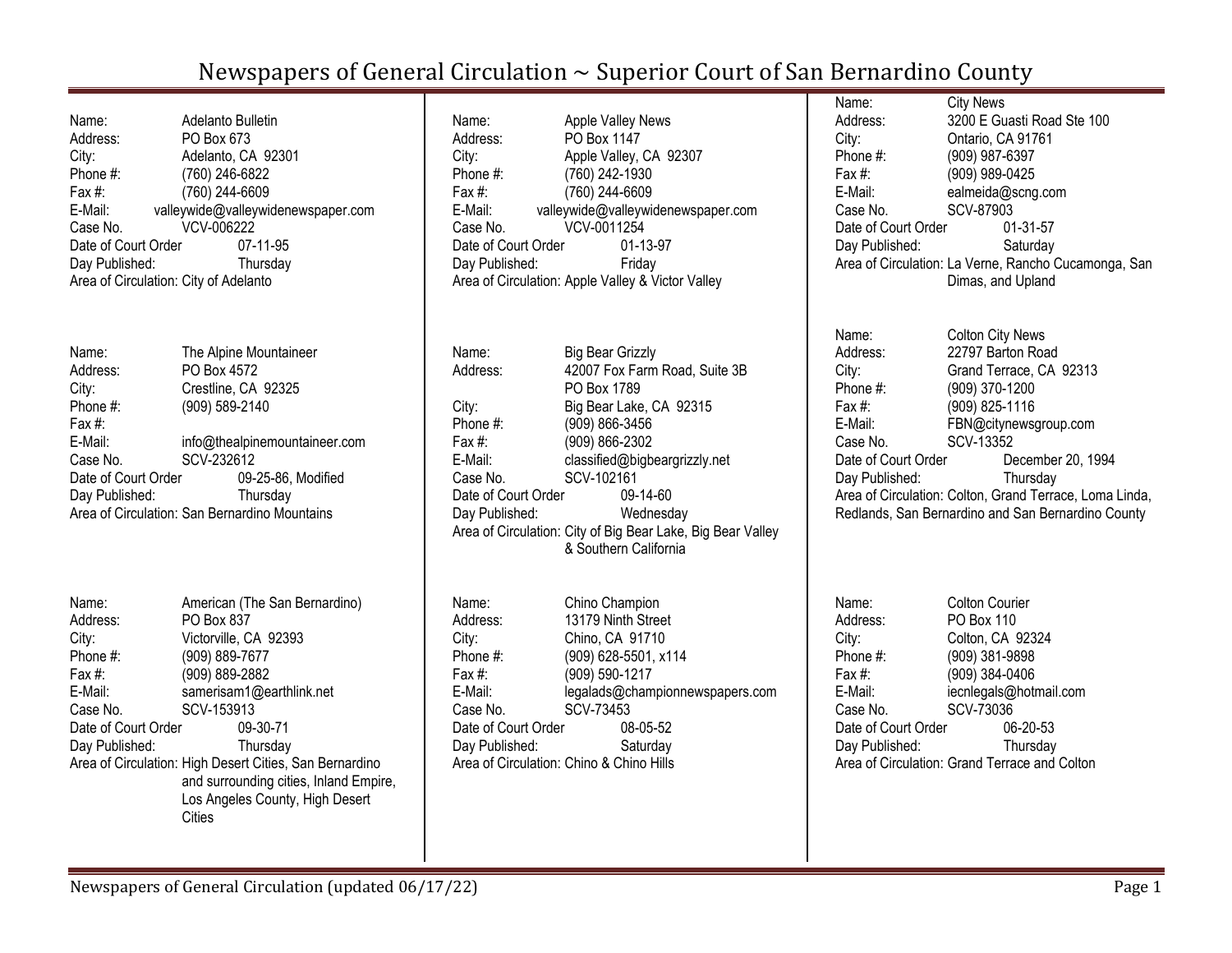| Name:                                                       | County Legal Reporter                           |  |
|-------------------------------------------------------------|-------------------------------------------------|--|
| Address:                                                    | P O Box 2728                                    |  |
| City:                                                       | Victorville, CA 92393                           |  |
| Phone #:                                                    | (760) 243-8022                                  |  |
| Fax #:                                                      | (760) 244-6609                                  |  |
| E-Mail:                                                     | valleywide@valleywidenewspaper.com              |  |
| Case No.                                                    | VCV-019015                                      |  |
|                                                             | Date of Court Order 04-27-92, Modified 03-30-98 |  |
| Day Published:                                              | Friday                                          |  |
| Area of Circulation: City of Victorville and San Bernardino |                                                 |  |
|                                                             | County                                          |  |

| Name:                            | Daily Press                |
|----------------------------------|----------------------------|
| Address:                         | 13891 Park Avenue          |
| City:                            | Victorville, CA 92393-1389 |
| Phone #:                         | (760) 241-7744             |
| Fax #:                           | (760) 241-7145             |
| E-Mail:                          | legals@vvdailypress.com    |
| Case No.                         | SCV-43096                  |
| Date of Court Order              | 11-21-38                   |
| Day Published:                   | Daily                      |
| Area of Circulation: High Desert |                            |

| Name:               | Desert Dispatch                               |
|---------------------|-----------------------------------------------|
| Address:            | 130 Coolwater Lane                            |
| City:               | Barstow, CA 92311-3289                        |
| Phone #:            | (760) 256-2257                                |
| Fax $#$ :           | (760) 241-7145                                |
| E-Mail:             | legals@vvdailypress.com                       |
| Case No.            | SCV-62972                                     |
| Date of Court Order | 10-29-48                                      |
| Day Published:      | Tuesday                                       |
|                     | Area of Circulation: High Desert/Barstow area |

| Name:                                 | Desert Trail (The)         |
|---------------------------------------|----------------------------|
| Address:                              | 6396 Adobe Road            |
|                                       |                            |
| City:                                 | Twentynine Palms, CA 92277 |
| Phone #:                              | (760) 367-3577             |
| Fax $#$ :                             | (760) 367-1798             |
| E-Mail:                               | news@deserttrail.com       |
| Case No.                              | SCV-43099                  |
| Date of Court Order                   | 11-19-38                   |
| Day Published:                        | Thursday                   |
| Area of Circulation: Twentynine Palms |                            |
|                                       |                            |

| El Chicano Newspaper                                 |
|------------------------------------------------------|
| PO Box 110                                           |
| Colton, CA 92324                                     |
| (909) 381-9898                                       |
| (909) 384-0406                                       |
| iecnlegals@hotmail.com                               |
| SCV-154019                                           |
| Date of Court Order<br>05-02-72                      |
| Thursday                                             |
| Area of Circulation: San Bernardino, Colton, Rialto, |
| Highland                                             |
|                                                      |

| Name:               | Fontana Herald News                               |
|---------------------|---------------------------------------------------|
| Address:            | 16981 Foothill Boulevard, Suite F                 |
| City:               | Fontana, CA 92335                                 |
| Phone #:            | (909) 822-2231                                    |
| Fax $#$ :           | (909) 355-9358                                    |
| E-Mail:             | legals@fontanaheraldnews.com                      |
| Case No.            | SCV-73171                                         |
| Date of Court Order | $03 - 15 - 55$                                    |
| Day Published:      | Friday                                            |
|                     | Area of Circulation: Fontana, Bloomington, Rialto |

| Name:<br>Address:<br>City:<br>Phone #:<br>Fax #:<br>E-Mail:<br>Case No.<br>Date of Court Order<br>Day Published:                             | <b>Grand Terrace City News</b><br>22797 Barton Road<br>Grand Terrace, CA 92313<br>(909) 370-1200<br>(909) 825-1116<br>legalads@citynewsgroup.com<br>SCV-30069<br>07-31-96<br>Thursday<br>Area of Circulation: Colton, Grand Terrace, Loma Linda,<br>Redlands, San Bernardino, San Bernardino County |
|----------------------------------------------------------------------------------------------------------------------------------------------|-----------------------------------------------------------------------------------------------------------------------------------------------------------------------------------------------------------------------------------------------------------------------------------------------------|
| Name:<br>Address:<br>City:<br>Phone #:<br>Fax #:<br>E-Mail: E-Mail: Painting of the Sea<br>Case No.<br>Date of Court Order<br>Day Published: | Hesperia Reporter<br>16925 Main Street, Suite A<br>PO Box 400937<br>Hesperia, CA 92340<br>(760) 244-0021<br>(760) 244-6609<br>valleywide@valleywidenewspaper.com<br>VCV-011990<br>07-23-97<br>Thursday<br>Area of Circulation: Hesperia & Victor Valley                                             |
| Name:<br>Address:<br>City:<br>Phone #:                                                                                                       | Hesperia Star<br>13891 Park Avenue<br>Victorville, CA 92392<br>(760) 241-7744                                                                                                                                                                                                                       |

Fax #: (760) 241-7145<br>E-Mail: legals@vvdailyp

Case No. VCVVS-023644 Date of Court Order 10-12-01<br>Day Published: Tuesday

Area of Circulation: Hesperia, Oak Hills

Day Published:

E-Mail: legals@vvdailypress.com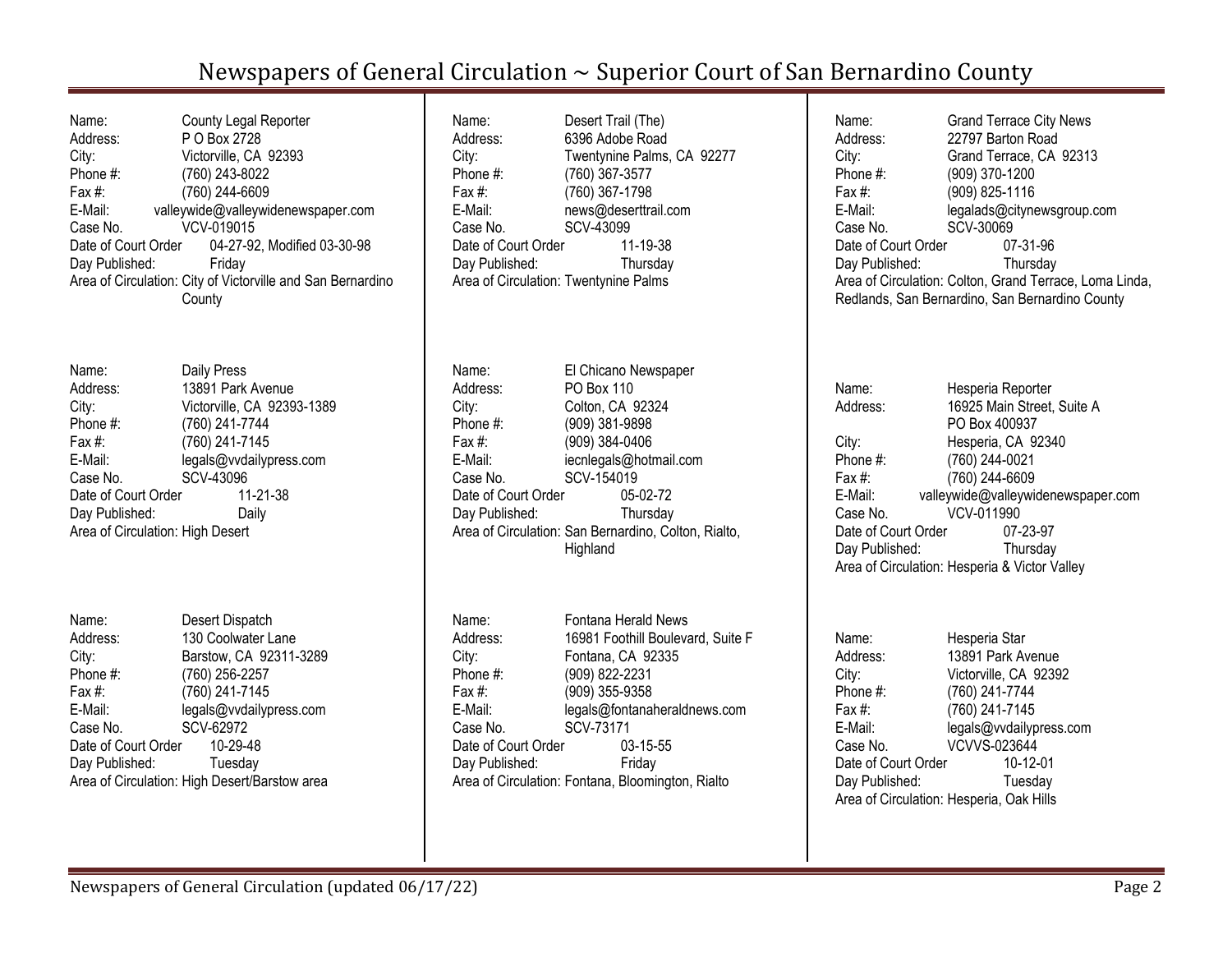Name: Hi-Desert Star Address: 56445 29 Palms Highway City: Yucca Valley, CA 92284 Phone #: (760) 365-3315 Fax #: (760) 365-8686 E-Mail: legals@hidesertstar.com Case No. SCV-107762 Date of Court Order 11-27-61 Day Published: Semi-Weekly (Saturday and Thursday) Area of Circulation: Morongo Basin Name: Highland Community News Address: 27000 Baseline, Suite G City: Highland, CA 92346 Phone #: (909) 862-1771 Fax #: (909) 862-1787 E-Mail: legals@highlandnews.net Case No. SCV-27379 Date of Court Order 03-13-96 Day Published: Friday Area of Circulation: Highland, San Bdno County, Central Judicial District Name: Inland Valley Daily Bulletin Address: 3200 E Guasti Road Ste 100 City: Ontario, CA 91761 Phone #: (909) 987-6397 Fax #: (909) 989-0425 E-Mail: ealmeida@scng.com Case No. SCV-70663

Date of Court Order 08-24-51 Day Published: Daily Area of Circulation: West End

| Name:<br>Address:<br>City:<br>Phone #:<br>Fax #:<br>E-Mail:<br>Case No.<br>Date of Court Order<br>Day Published:                                        | The Korea Daily<br>690 Wilshire Place<br>Los Angeles, CA 90005<br>(213) 368-2525<br>(213) 384-9223<br>koreadaily525@gmail.com<br>C542570<br>05-16-1985<br>Daily, excluding Sunday<br>Area of Circulation: Counties of Los Angeles, San<br>Bernardino, Orange and Riverside                                       |
|---------------------------------------------------------------------------------------------------------------------------------------------------------|------------------------------------------------------------------------------------------------------------------------------------------------------------------------------------------------------------------------------------------------------------------------------------------------------------------|
| Name:<br>Address:<br>City:<br>Phone #:<br>Fax #:<br>E-Mail:<br>Case No.<br>Date of Court Order<br>Day Published:<br>Area of Circulation: Lucerne Valley | Leader Publications<br><b>PO Box 299</b><br>Lucerne Valley, CA 92356<br>(760) 248-7878<br>(760) 248-2042<br>editor@lucernevalleyleader.com<br>SCV-87845<br>02-01-57<br>Wednesday                                                                                                                                 |
| Name:<br>Address:<br>City:<br>Phone #:<br>Fax #:<br>E-Mail:<br>Case No.<br>Date of Court Order<br>Day Published:                                        | Loma Linda City News<br>22797 Barton Road<br>Grand Terrace, CA 92313<br>(909) 370-1200<br>(909) 825-1116<br>legalads@citynewsgroup.com<br><b>SCVSS-64683</b><br>March 30, 2000<br>Weekly - Thursday<br>Area of Circulation: Colton, Grand Terrace, Loma Linda<br>Redlands, San Bernardino, San Bernardino County |

Name: Mountain News Address: 28200 Hwy 189 PO Box 2410 City: Lake Arrowhead, CA 92352 Phone #: (909) 336-3555 Ext 250 Fax #: (909) 337-5275 E-Mail: legals@mountain-news.com Case No. SCV-67902 Date of Court Order 09-19-55 Day Published: Thursday Area of Circulation: Inland Empire (San Bernardino County) Name: Mountaineer Progress Newspaper Address: 3407 Hwy 2 PO Box 248 City: Wrightwood, CA 92397 Phone #: (760) 249-3245 Fax #: (760) 249-4021 E-Mail: legals@mtprogress.net Case No. SCV-112502 Date of Court Order 12-26-62 Day Published: Thursday Area of Circulation: Victor Valley Area Name: Needles Desert Star Address: 800 West Broadway, Suite E City: Needles, CA 92363 Phone #: (760) 326-2222 Fax #: (760) 326-3480 E-Mail: fastclassifieds@nwppub.com

Case No. SCV-73384 Date of Court Order 08-01-52 Day Published: Wednesday Area of Circulation: Needles & Mohave Valley, AZ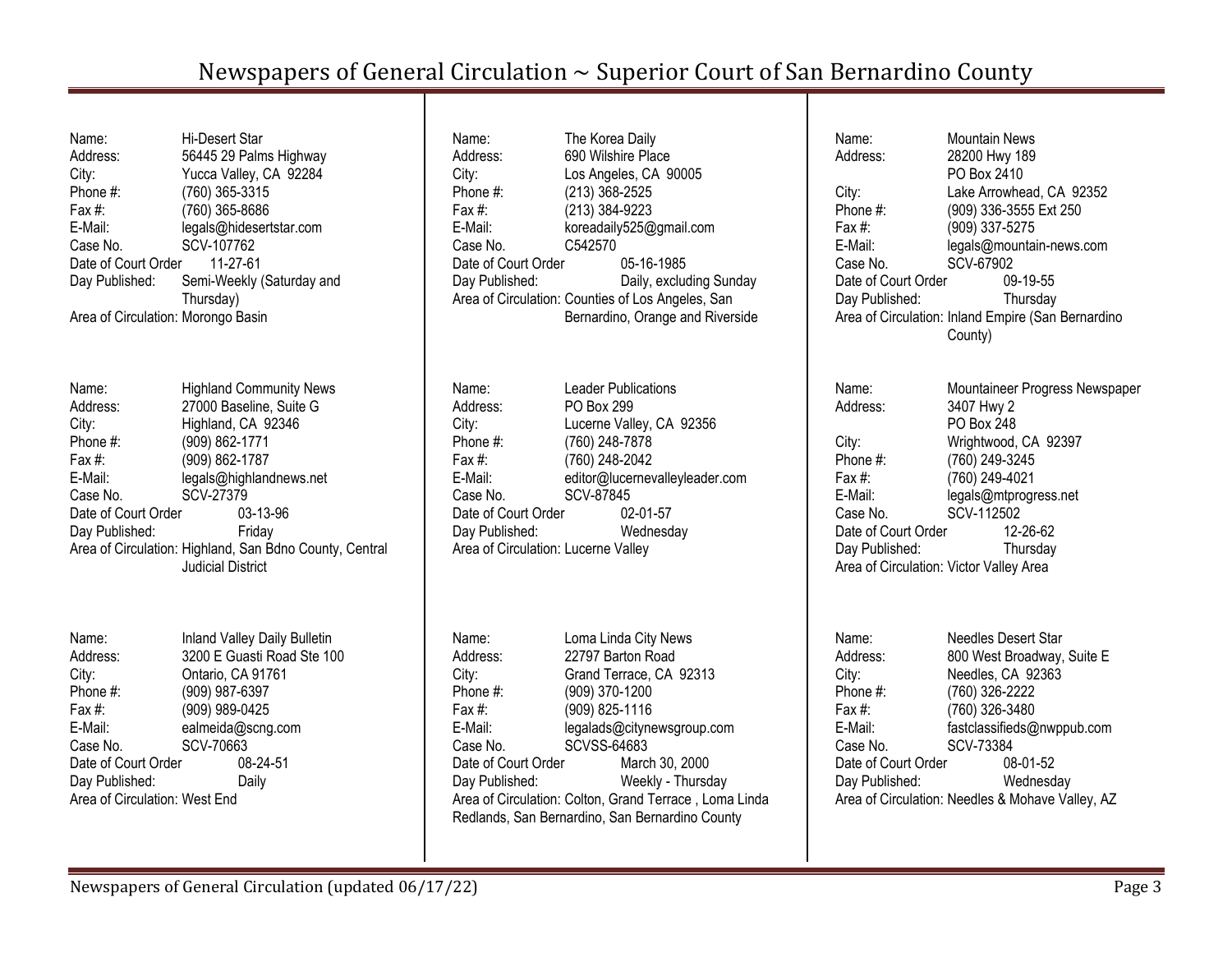| Name:               | <b>Ontario News Press</b>                              |
|---------------------|--------------------------------------------------------|
| Address:            | 121 E Chestnut Avenue                                  |
| City:               | Monrovia, CA 91016                                     |
| Phone #:            | (626) 301-1010                                         |
| Fax #:              | (626) 301-0445                                         |
| E-Mail:             | legals@hlrmedia.com                                    |
| Case No.            | CIVDS-1722510                                          |
| Date of Court Order | 04-23-2018                                             |
| Day Published:      | Monday and Thursday                                    |
|                     | Area of Circulation: City and County of San Bernardino |

| Name:               | <b>Precinct Reporter</b>                              |
|---------------------|-------------------------------------------------------|
| Address:            | 357 W. 2 <sup>nd</sup> Street, Suite 1AB              |
| City:               | San Bernardino, CA 92401                              |
| Phone #:            | (909) 889-0597                                        |
| Fax $#$ :           | (909) 889-1706                                        |
| E-Mail:             | legals@precinctreporter.com                           |
| Case No.            | SCV-162020                                            |
| Date of Court Order | 07-24-74                                              |
| Day Published:      | Thursday                                              |
|                     | Area of Circulation: San Bernardino, Rialto, Fontana, |
|                     | Victorville, Redlands, Ontario,                       |
|                     | Rancho Cucamonga, Montclair                           |

| Name:               | Redlands City News                                       |
|---------------------|----------------------------------------------------------|
| Address:            | 22797 Barton Road                                        |
| City:               | Grand Terrace, CA 92313                                  |
| Phone #:            | (909) 370-1200                                           |
| Fax #:              | (909) 825-1116                                           |
| E-Mail:             | FBN@citynewsgroup.com                                    |
| Case No.            | CIVDS2004577                                             |
| Date of Court Order | 09-09-2020                                               |
| Day Published:      | Weekly on Thrusday                                       |
|                     | Area of Circulation: City of Redlands and Yucaipa Public |
|                     | <b>Notice District</b>                                   |

| Name:               | <b>Redlands Community News</b>                     |
|---------------------|----------------------------------------------------|
| Address:            | P O Box 8301                                       |
|                     | 1998 Orange Tree Lane, Suite B                     |
| City:               | Redlands, CA 92375                                 |
| Phone #:            | (909 335-6100                                      |
| Fax #:              | (909) 335-6109                                     |
| E-Mail:             | Legals@RedlandsCommunityNews.com                   |
| Case No.            | CIVSB2025742                                       |
| Date of Court Order | 02-19-21                                           |
| Day Published:      | Friday                                             |
|                     | Area of Circulation: Redlands, Mentone, Loma Linda |
|                     |                                                    |
|                     |                                                    |
| Name:               | Redlands Daily Facts                               |
| Address:            | 1255 W Colton Ave Ste 133                          |
| $\sim$ $\sim$       | D.J. J. OA 00074                                   |

City: Redlands, CA 92374 Phone #: (909) 259-9315 Fax #: (909) 793-9588 E-Mail: [rdflegals@inlandnewspapers.com](mailto:rdflegals@inlandnewspapers.com) Case No. SCV-26980 Date of Court Order 10-10-1927 Day Published: Daily, Tuesday through Sunday Area of Circulation: Redlands, Mentone, Loma Linda, East Highland, Highland

| <b>Rialto Record</b>                     |
|------------------------------------------|
| PO Box 110                               |
| Colton, CA 92324                         |
| (909)381-9898                            |
| (909) 384-0406                           |
| iecnlegals@hotmail.com                   |
| SCV-26583                                |
| 06-27-1927<br>Date of Court Order        |
| Thursday                                 |
| Area of Circulation: Rialto, Bloomington |
|                                          |

Name: San Bernardino Bulletin Address: 1264 S. Waterman Ste 41 City: San Bernardino, CA 92408 Phone #: (909) 889-6477 Fax #: (909) 889-3696 E-Mail: legals@mnc.net Case No. SCV-23208 Date of Court Order 09-23-1996 Day Published: Monday, Wednesday, Friday Area of Circulation: City and County of San Bernardino Name: San Bernardino City News

Address: 22797 Barton Road City: Grand Terrace, CA 92313 Phone #: (909) 370-1200 Fax #: (909) 825-1116 E-Mail: FBN@citynewsgroup.com Case No. CIVDS2005462 Date of Court Order 07-16-2020 Day Published: Weekly on Thursday Area of Circulation: City of San Bernardino

| Name:               | San Bernardino Press                                   |
|---------------------|--------------------------------------------------------|
| Address:            | 121 E. Chestnut Avenue                                 |
| City:               | Monrovia, CA 91016                                     |
| Phone #:            | (626) 301-1010                                         |
| Fax #:              | (626) 301-0445                                         |
| E-Mail:             | legals@hlrmedia.com                                    |
| Case No.            | CIVDS-1506881                                          |
| Date of Court Order | 07-13-2015                                             |
| Day Published:      | Monday & Thursday                                      |
|                     | Area of Circulation: City and County of San Bernardino |